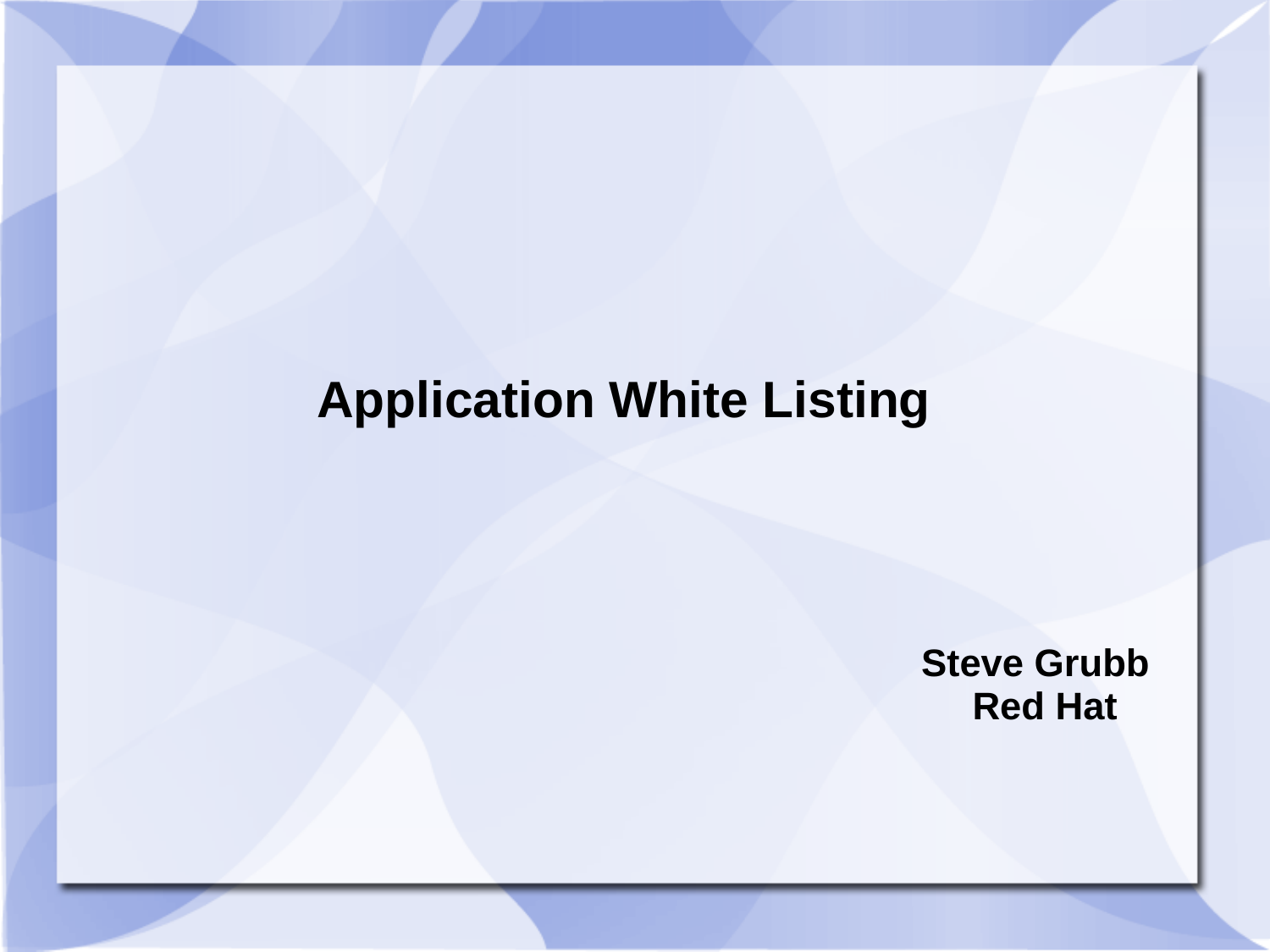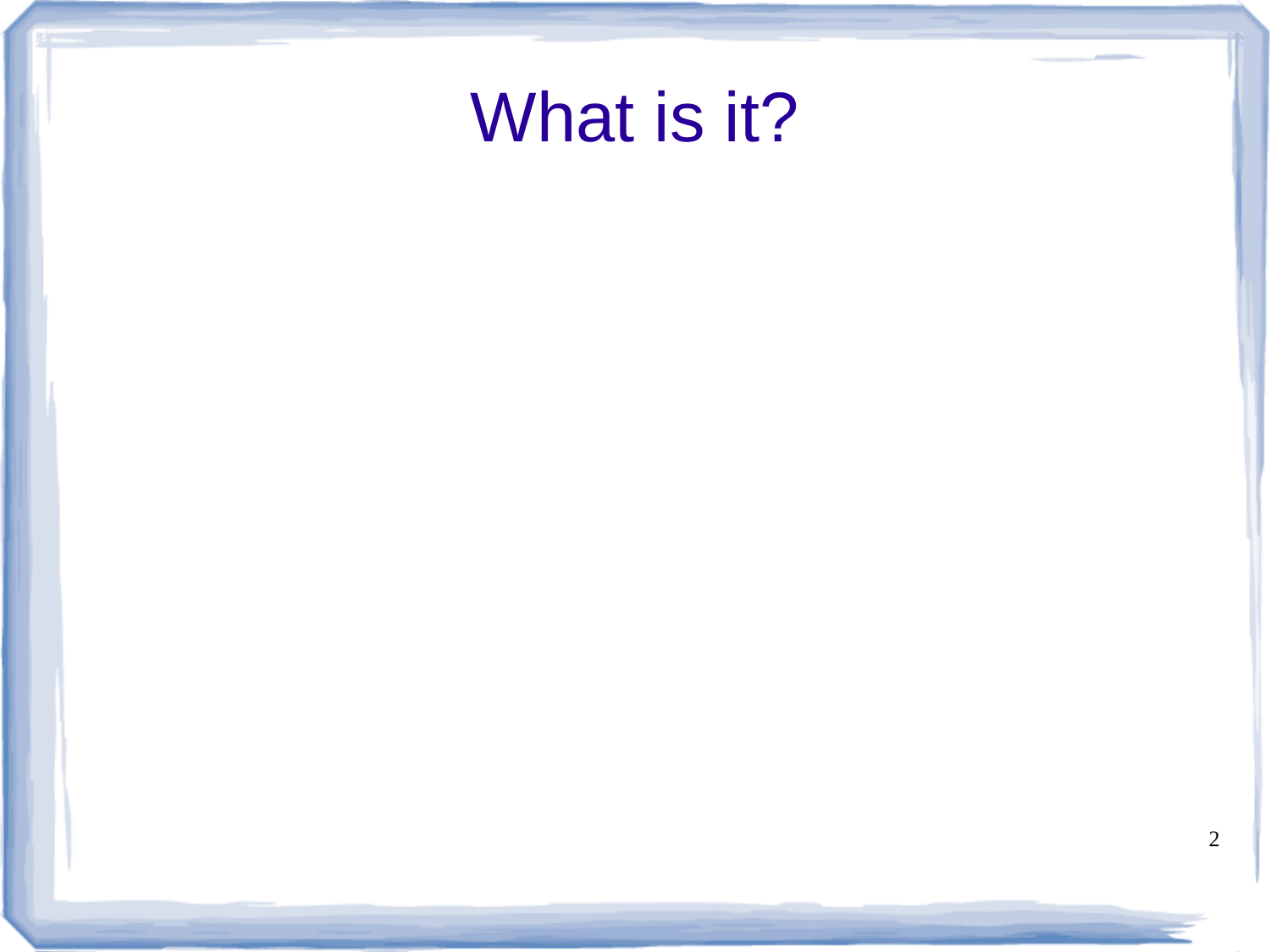## What is it?

• Only applications on a whitelist can execute (e.g. - only things we know about)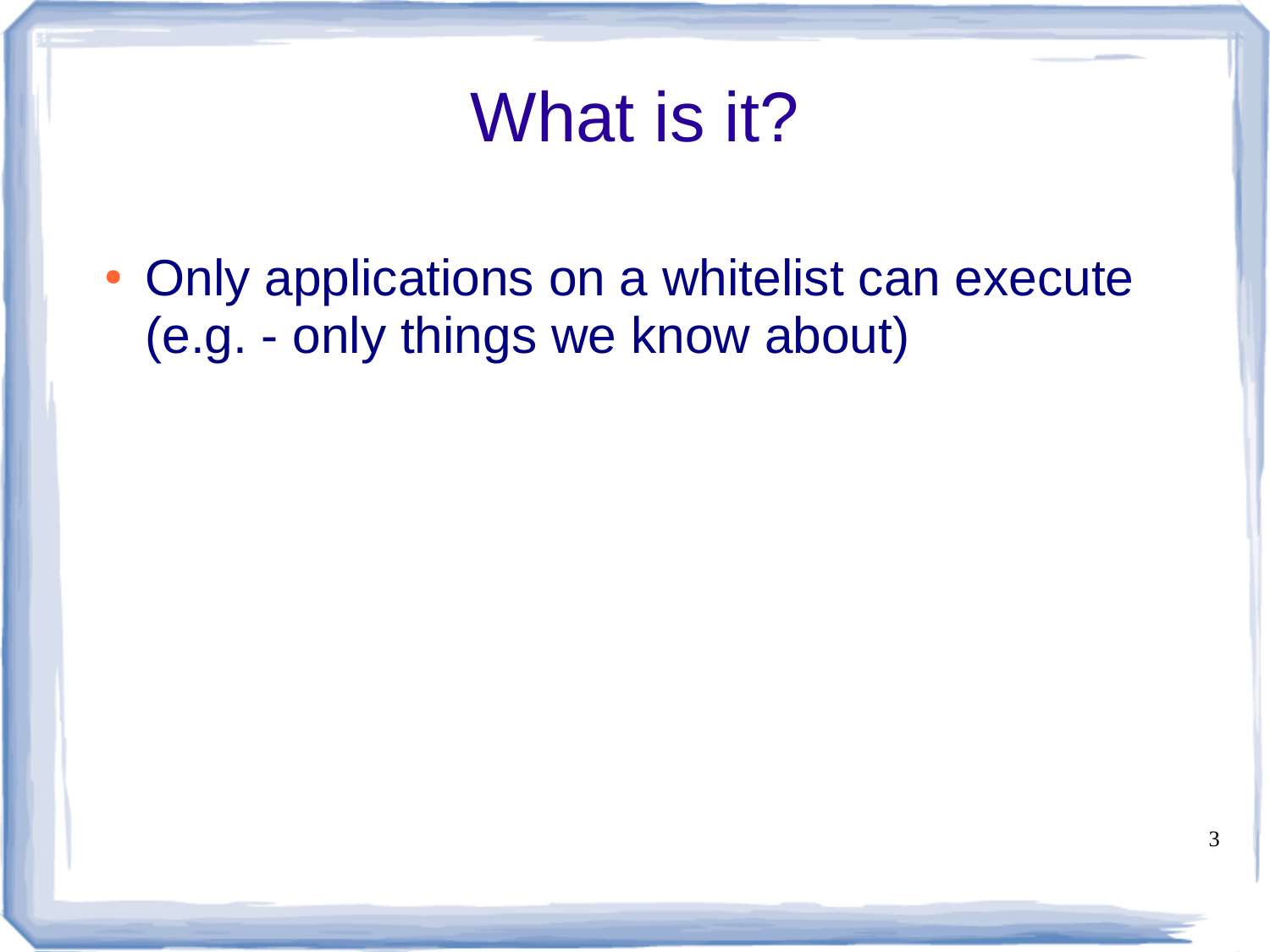## How does a program execute?

- Bash checks if internal command and handles it
- If its a subshell,
	- forks and starts reading lines and performing them
- Else it: forks, sets up pipes, calls execve(filename, argv, envp)
- Kernel has a list of supported formats
	- ia\_32aout
	- Flat
	- Aout
	- Script
	- Em86
	- Elf
	- elf\_fdpic

• It iterates through each handler until one accepts the file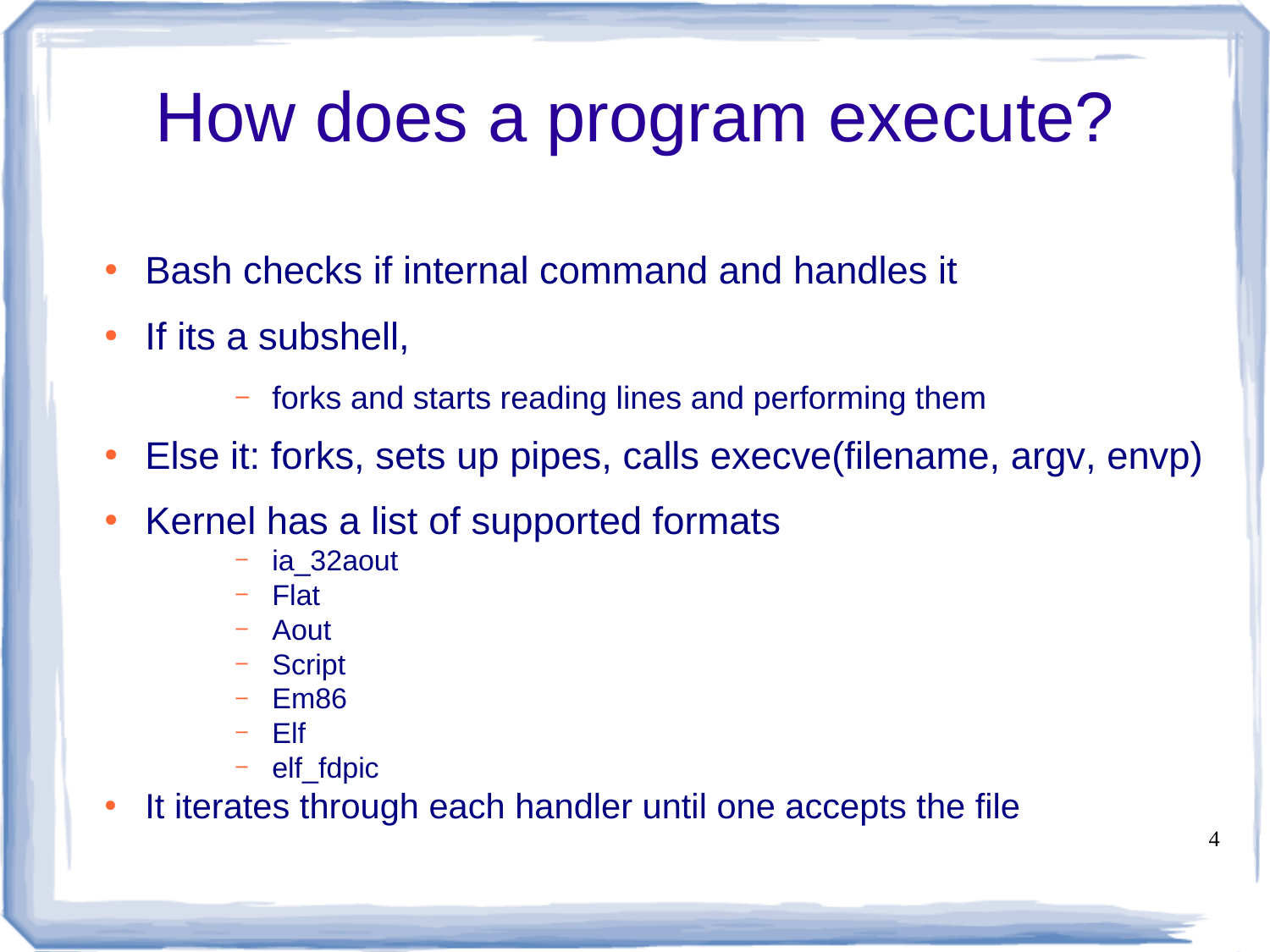#### How does a program execute?

#### If its a script

- It must start with: !# interpreter [optional arg]
- Re-execs as: interpreter [optional-arg] filename argv
- If execve fails with ENOEXEC, Bash
	- Checks to see if its a directory
	- Checks to see if execute bit is set
	- Opens file and reads it
		- Interprets it as a shell script

If its an ELF file...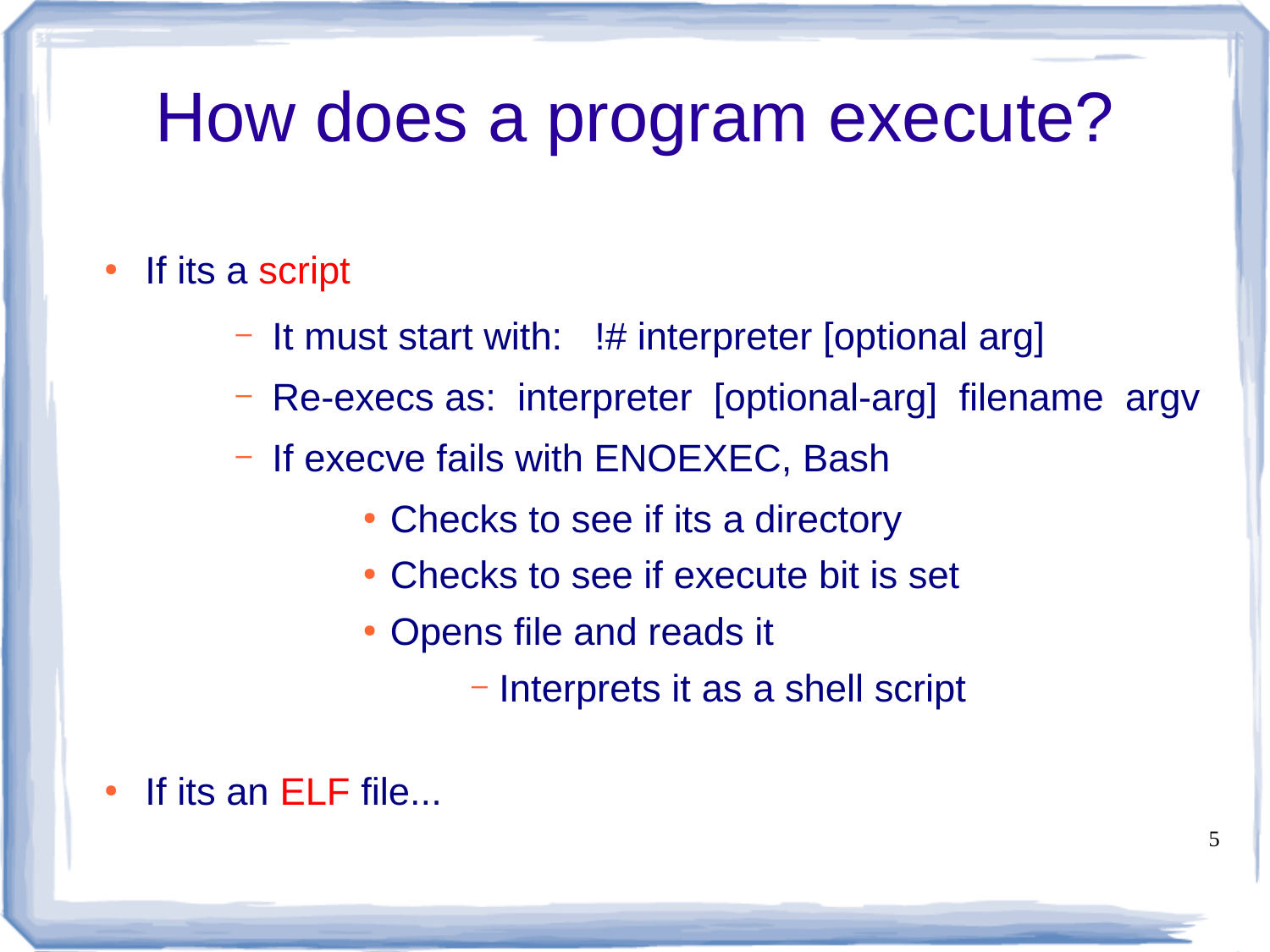#### How does a program execute?

- Kernel opens and reads the file (ELF image)
- Kernel inspects the file and notes that its interpreter is ld.so
- Kernel loads ld.so into program's address space
- Id.so initializes and looks at the program's ELF image
- Id.so locates the library names
- Looks for RPATH record (not normally there)
- ld.so consults LD\_LIBRARY\_PATH to locate the first library (not normally used)
- Checks /etc/ld.so.cache
- Id.so opens, mmaps, and reads library
- Id.so resolves symbols
- Continues this until all libraries and libraries dependencies are loaded.

6

Jumps to init and then main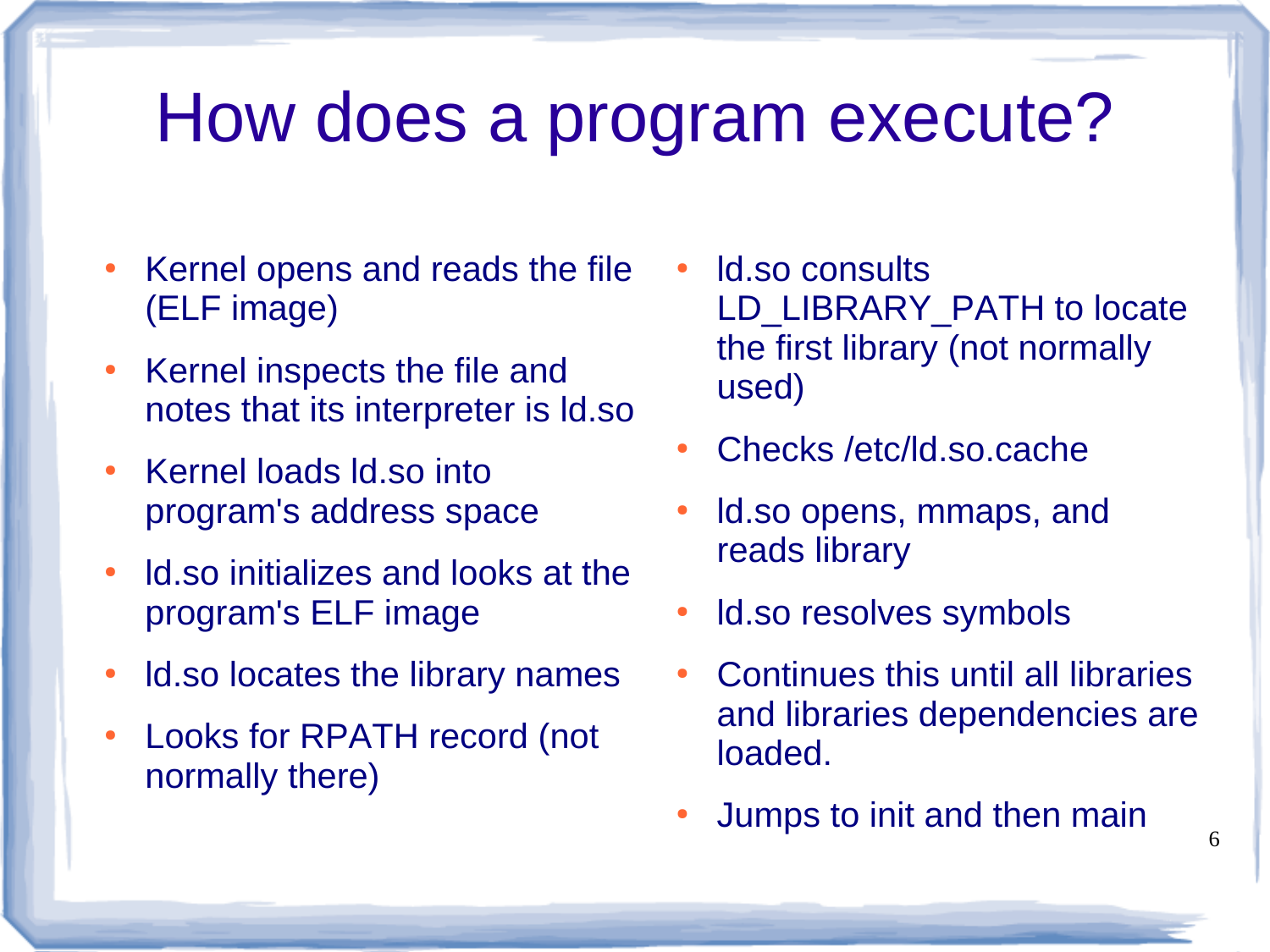### What are the attack points

- Without privileges
	- Downloading malware/escalation tools
	- Changing search paths by environmental variables
	- Code injection via LD\_PRELOAD
- **With privileges** 
	- Modifying/replacing applications
	- Installing new applications
	- Inject malware into running processes via ptrace
	- Change ELF interpreter in existing apps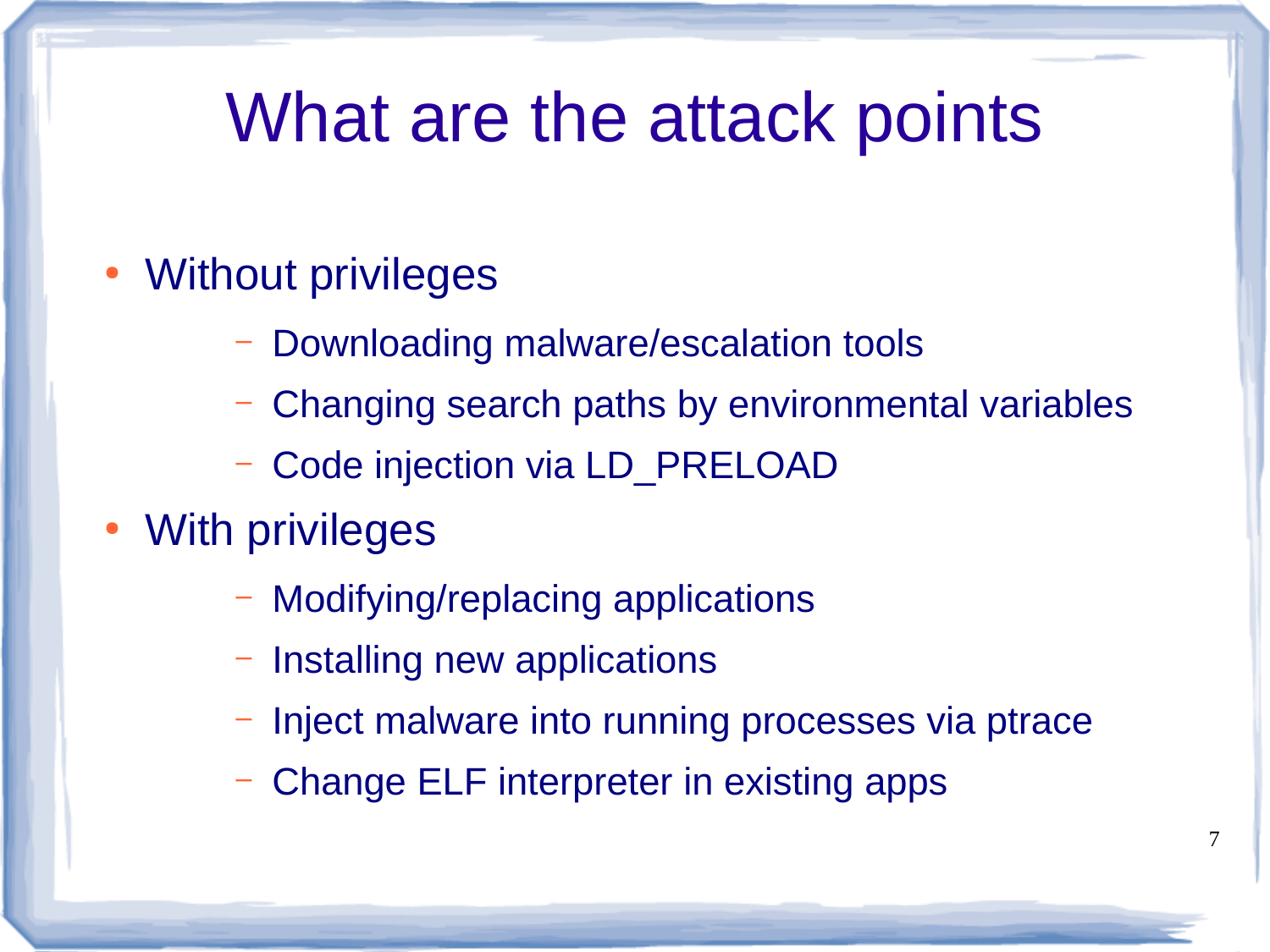#### Demonstrate Launches

8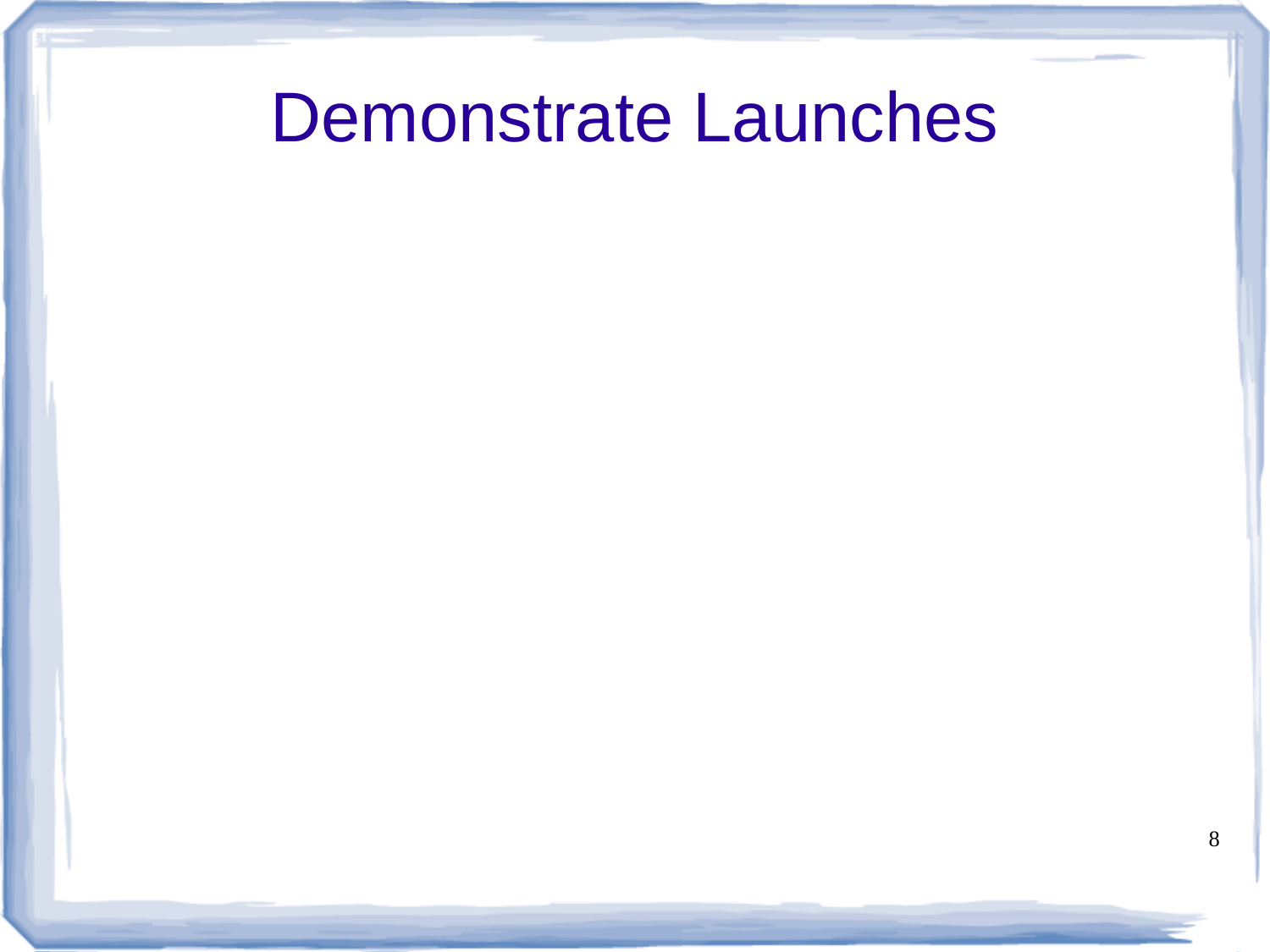# Fanotify

- **File Access Notifications** 
	- Available since Linux 2.6.37
	- Allows recursive monitoring within a mount point
	- Allows user space to say yes or no to file access
	- Hands the monitor an open file descriptor for reading
	- Originally designed for virus scanning
- **Drawbacks** 
	- No notification on deletions, renames, or file moves
	- Requires CAP\_SYS\_ADMIN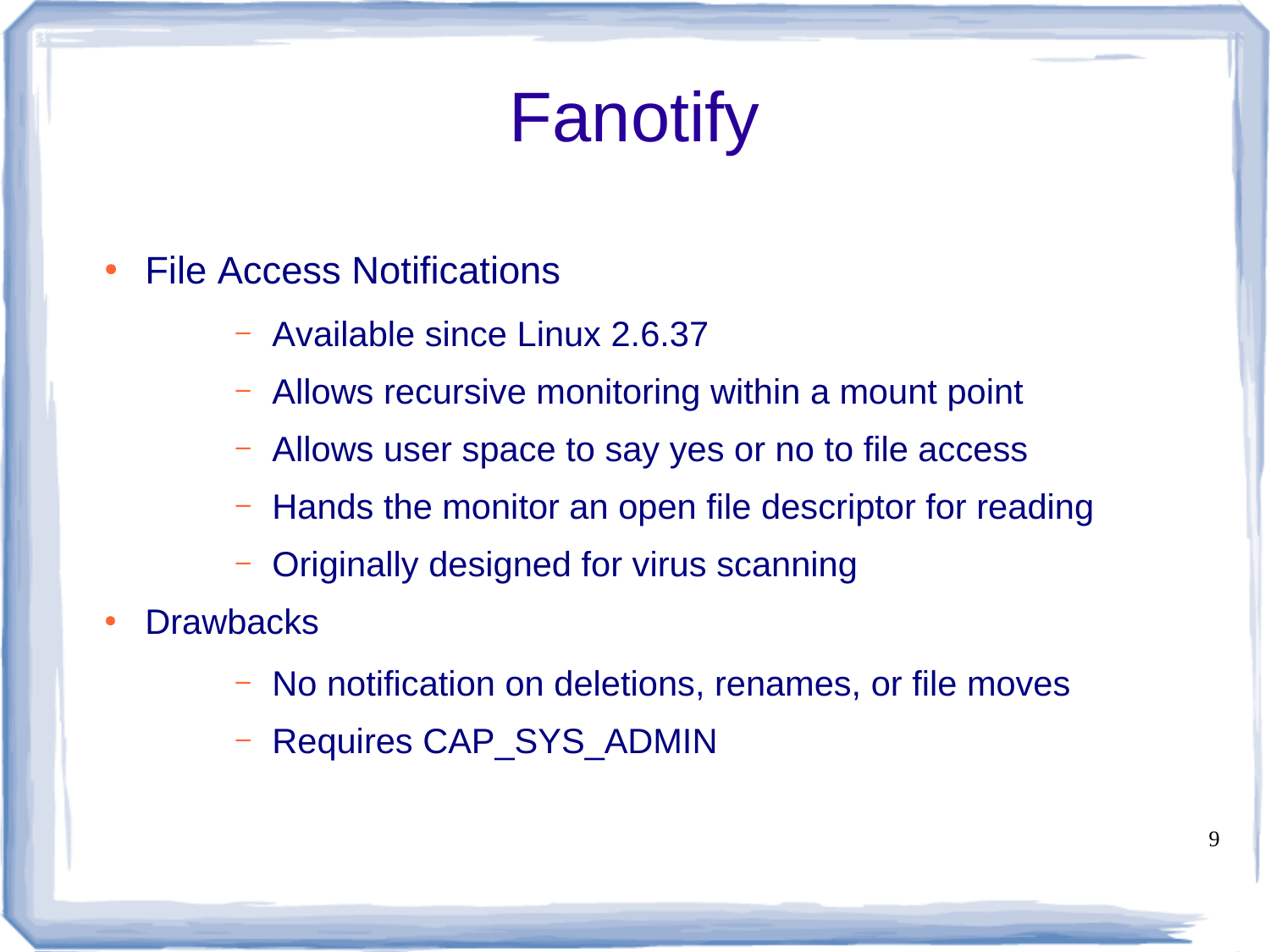# Fanotify Event

- Open a descriptor with fanotify\_init(2)
- Passes a struct back to user space when something happens

```
struct fanotify event metadata {
           u32 event len;
            __u8 vers;
            __u8 reserved;
           __u16 metadata_len;
         \overline{\phantom{a}}aligned u64 mask;
          __s32 fd;
         __s32 pid;
};
```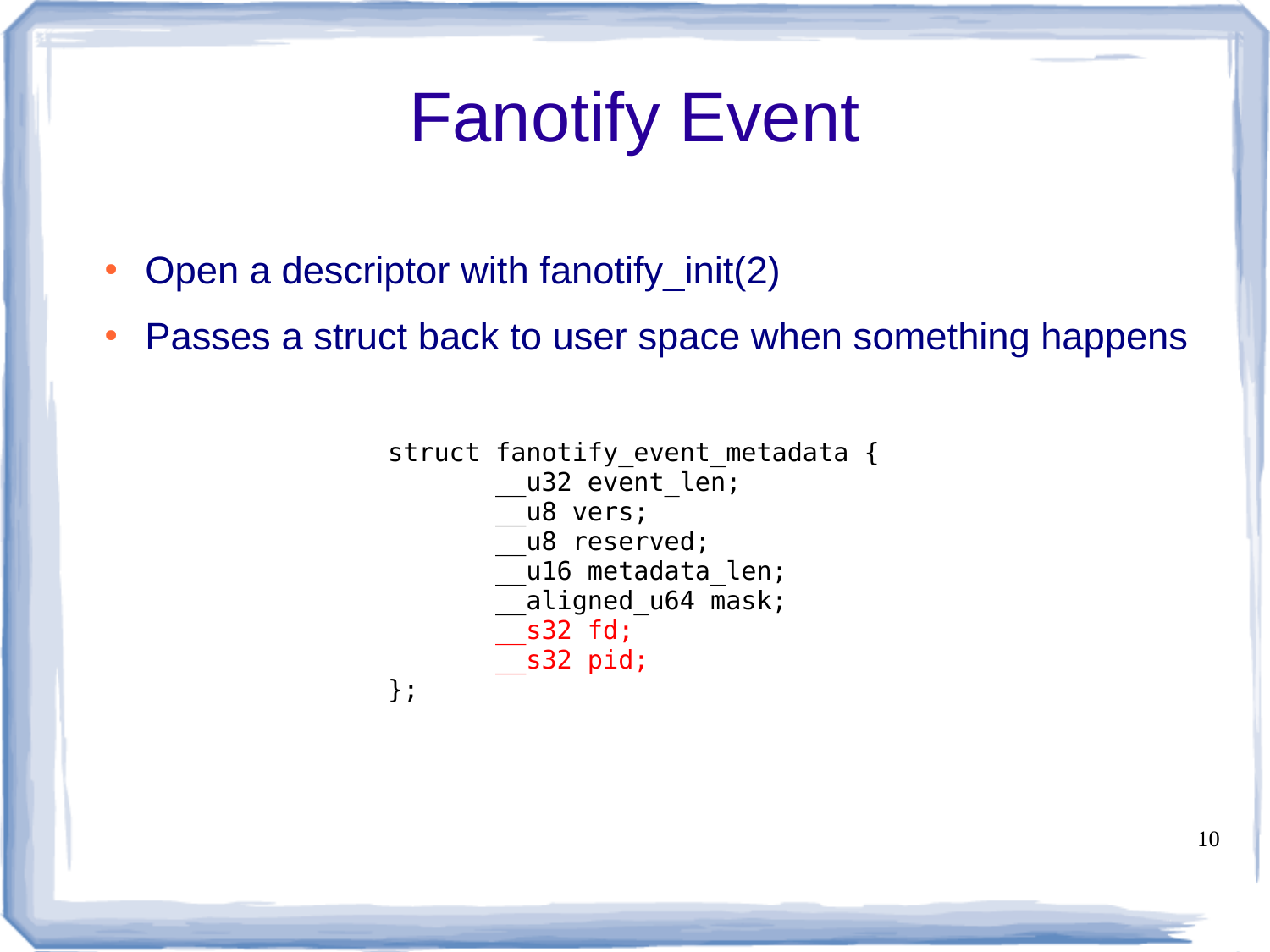#### What can we get from that?



11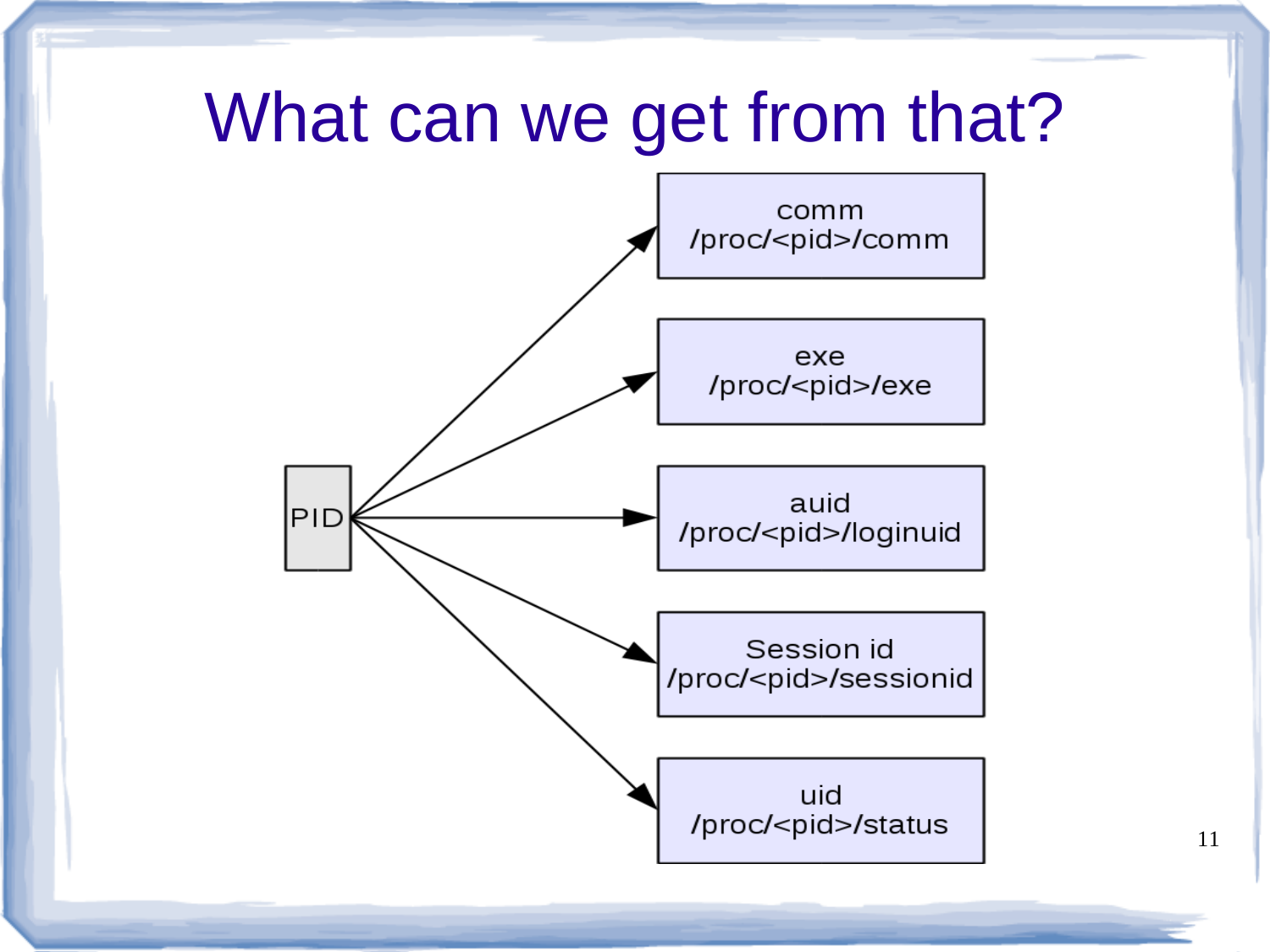#### What else can we get from that?

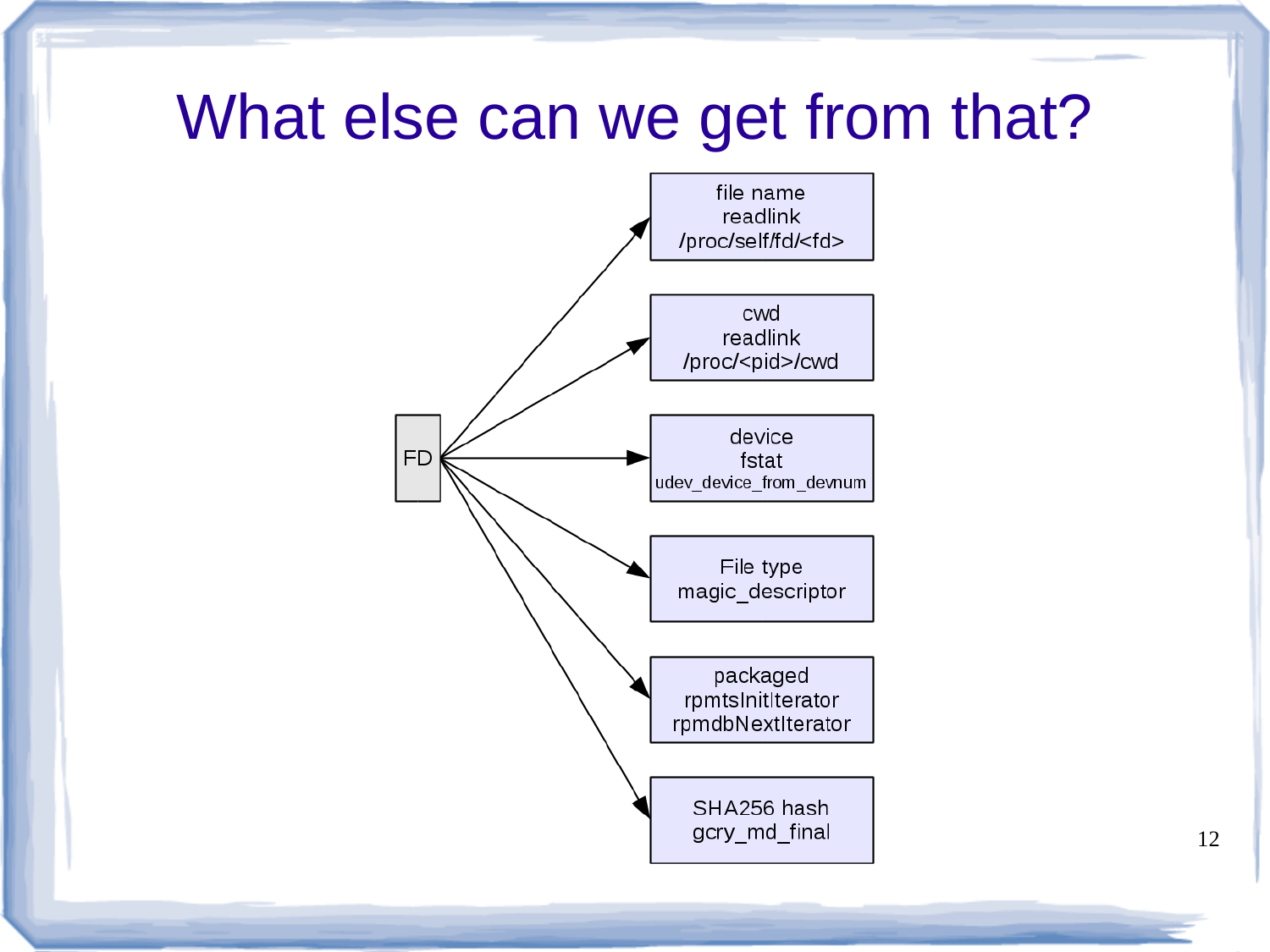## Access control policy

- Current policy is in the following format
	- decision subject= object=
	- decision pattern=
	- Decision
		- allow, allow audit, deny, deny audit
	- Subject attributes
		- All, auid, uid, sessionid, pid, comm, exe, exe\_dir, exe\_type, exe\_device, pattern
	- Object attributes
		- All, path, dir, device, ftype, sha256hash

Can have multiple subject and objects, they are "anded"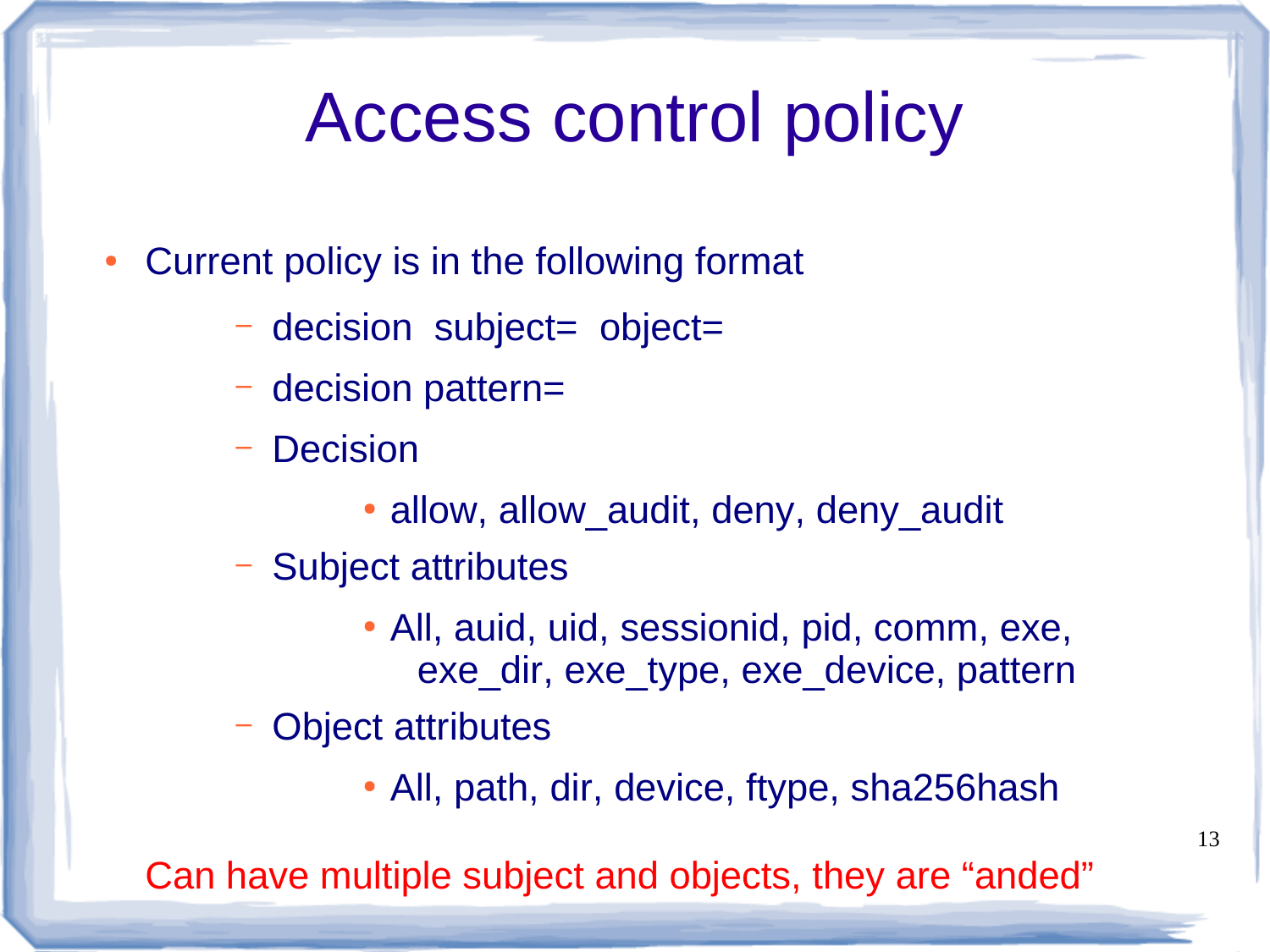### Subject statements

- $\cdot$  all no args
- $\bullet$  auid = number or name
- $\cdot$  uid = number or name
- $\cdot$  sessionid = number
- $\bullet$  pid = number
- comm  $=$  string up to 15 characters
- $\bullet$  exe = full path to executable
- exe\_dir = full path to directory or execdirs, systemdirs, untrusted
- $\bullet$  exe\_type = mime type (file --mime-type /path-to-file)
- exe device full path to device (/dev/sr0)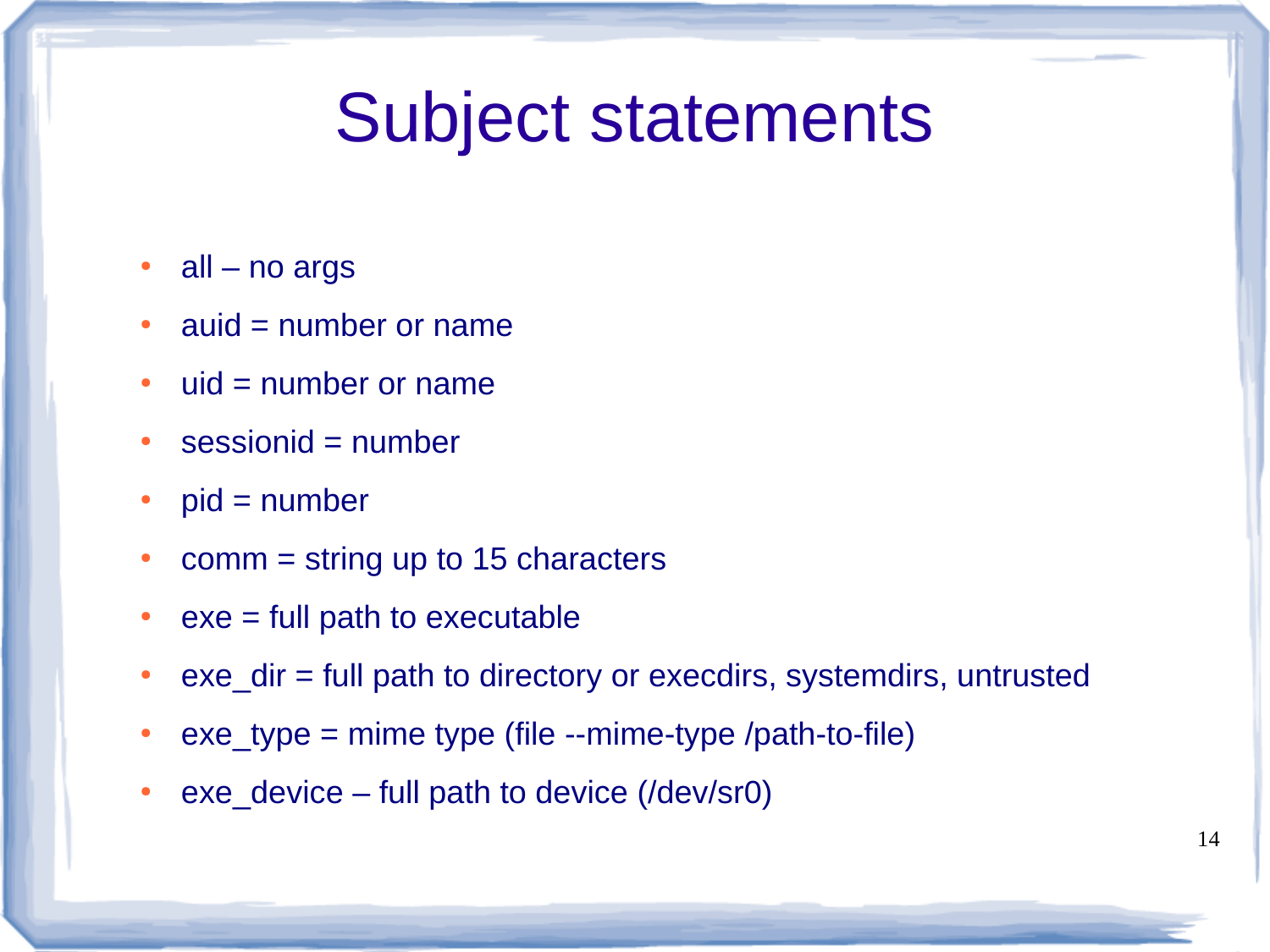## Object Statements

- $\cdot$  all no args
- $path = string, full path$
- $\bullet$  dir = full path to directory or execdirs, systemdirs, unpackaged
- device  $=$  /dev/something
- $style$  = mime type
- $\cdot$  Sha256hash = hex number

execdirs: /usr, /bin, /sbin, /lib, /lib64, /usr/libexec systemdirs: execdirs + /etc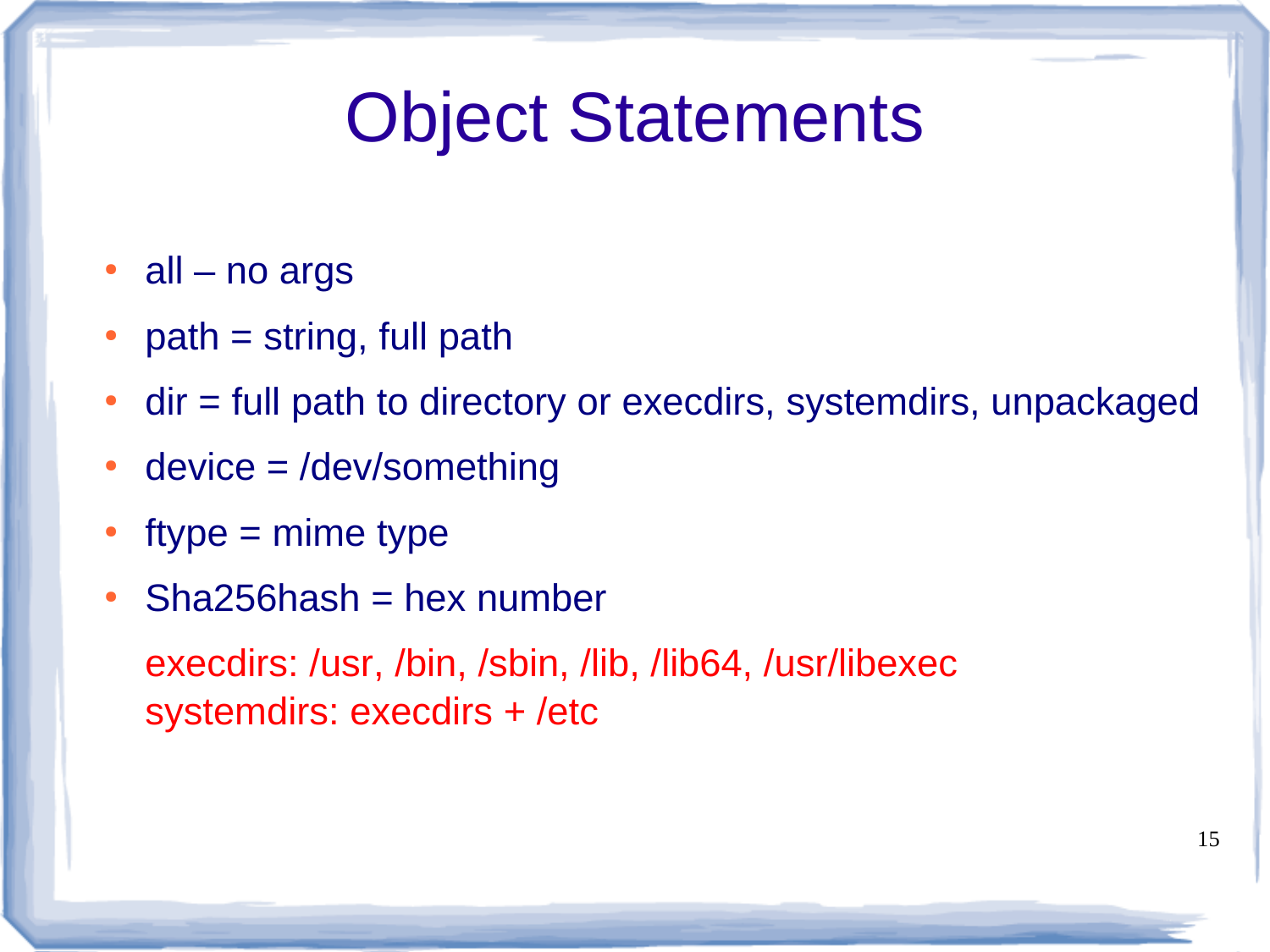#### Patterns

#### Normal

dec=allow auid=4325 pid=4490 exe=/usr/bin/bash file=/usr/bin/ls dec=allow auid=4325 pid=4490 exe=/usr/bin/bash file=/usr/lib64/ld-2.21.so dec=allow auid=4325 pid=4490 exe=/usr/bin/ls file=/etc/ld.so.cache dec=allow auid=4325 pid=4490 exe=/usr/bin/ls file=/usr/lib64/libselinux.so.1 dec=allow auid=4325 pid=4490 exe=/usr/bin/ls file=/usr/lib64/libcap.so.2.24

#### ld.so started

dec=allow auid=4325 pid=31684 exe=/usr/bin/bash file=/usr/lib64/ld-2.21.so dec=allow auid=4325 pid=31684 exe=/usr/lib64/ld-2.21.so file=/usr/bin/ls dec=allow auid=4325 pid=31684 exe=/usr/lib64/ld-2.21.so file=/etc/ld.so.cache dec=allow auid=4325 pid=31684 exe=/usr/lib64/ld-2.21.so file=/usr/lib64/libselinux.so.1 dec=allow auid=4325 pid=31684 exe=/usr/lib64/ld-2.21.so file=/usr/lib64/libcap.so.2.24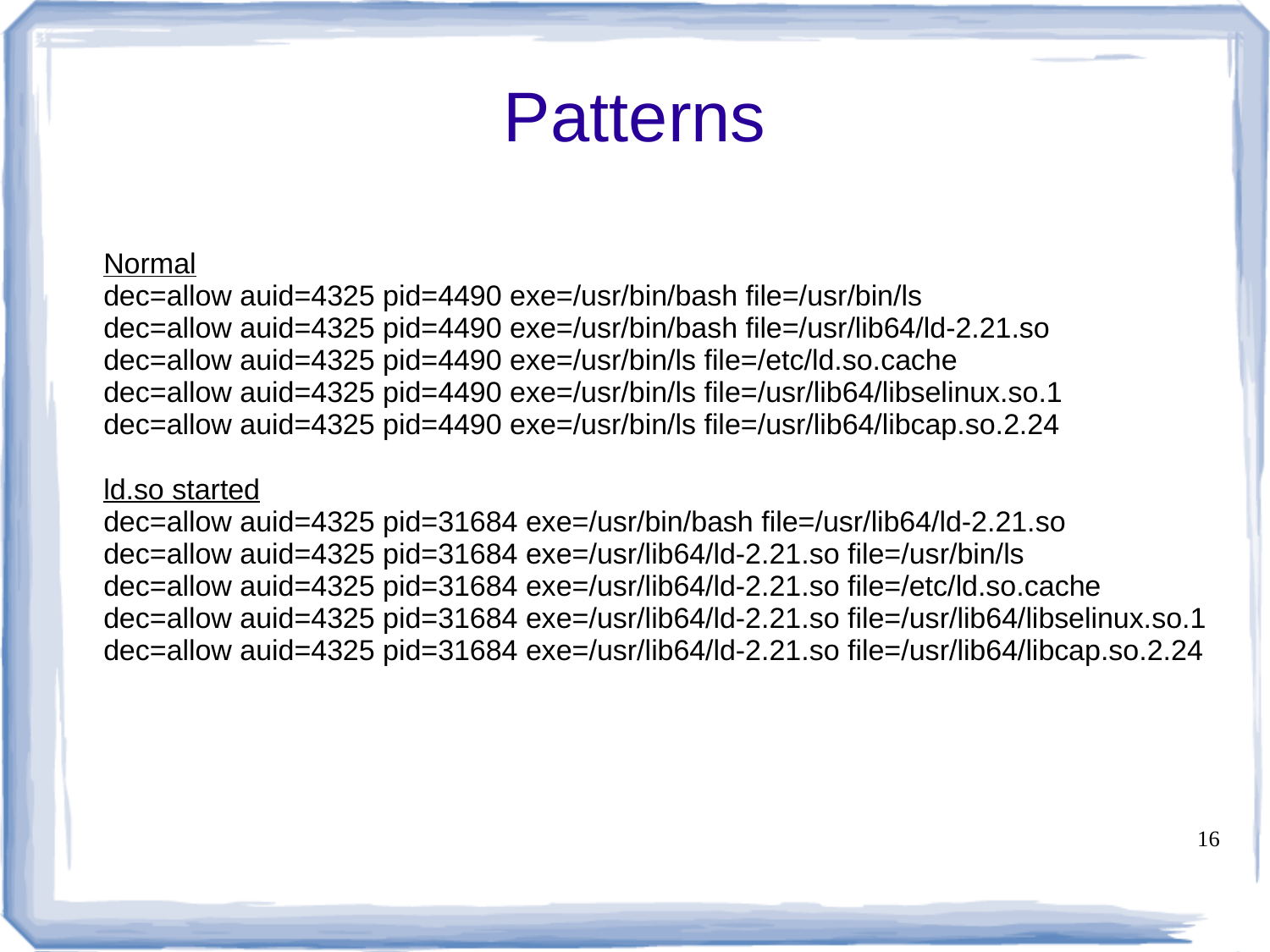#### Patterns

LD PRELOAD dec=allow auid=4325 pid=31728 exe=/usr/bin/bash file=/usr/bin/ls dec=allow auid=4325 pid=31728 exe=/usr/bin/bash file=/usr/lib64/ld-2.21.so dec=allow auid=4325 pid=31728 exe=/usr/bin/ls file=/usr/lib64/libaudit.so.1.0.0 dec=allow auid=4325 pid=31728 exe=/usr/bin/ls file=/etc/ld.so.cache dec=allow auid=4325 pid=31728 exe=/usr/bin/ls file=/usr/lib64/libselinux.so.1 dec=allow auid=4325 pid=31728 exe=/usr/bin/ls file=/usr/lib64/libcap.so.2.24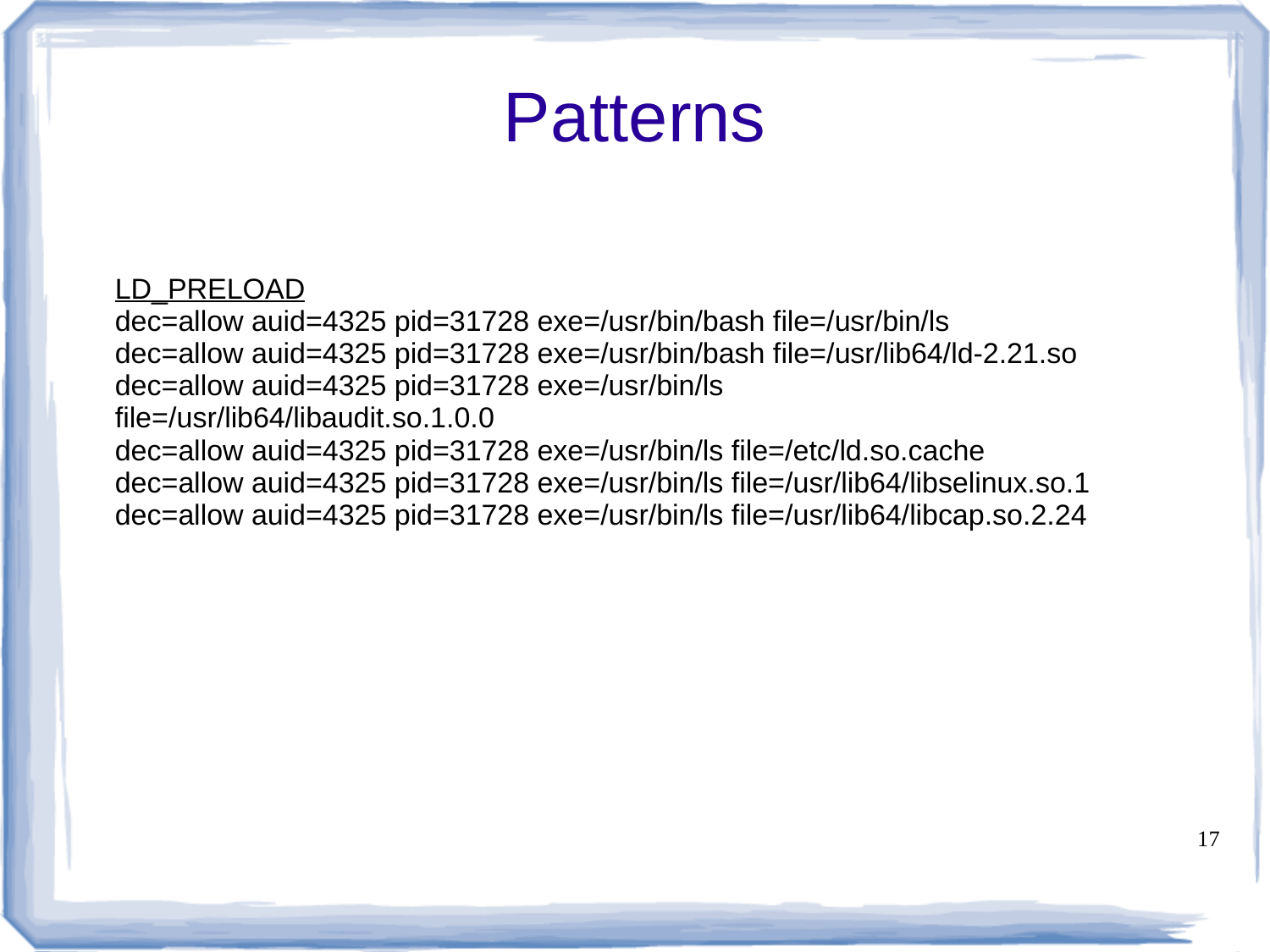## Sample policy

# Prevent execution by ld.so deny audit pattern=ld so all

# Don't allow LD\_PRELOAD deny audit pattern=ld preload all

# Don't allow unpackaged executables deny audit exe dir=execdirs exe=untrusted all

# Only allow system ELF Applications allow all dir=execdirs ftype=application/x-executable deny audit all ftype=application/x-executable

# Only allow system ELF libs allow all dir=execdirs ftype=application/x-sharedlib deny audit all ftype=application/x-sharedlib

# Only allow system python executables and libs allow all dir=execdirs ftype=text/x-python allow exe=/usr/bin/python2.7 dir=execdirs ftype=text/x-python deny audit all ftype=text/x-python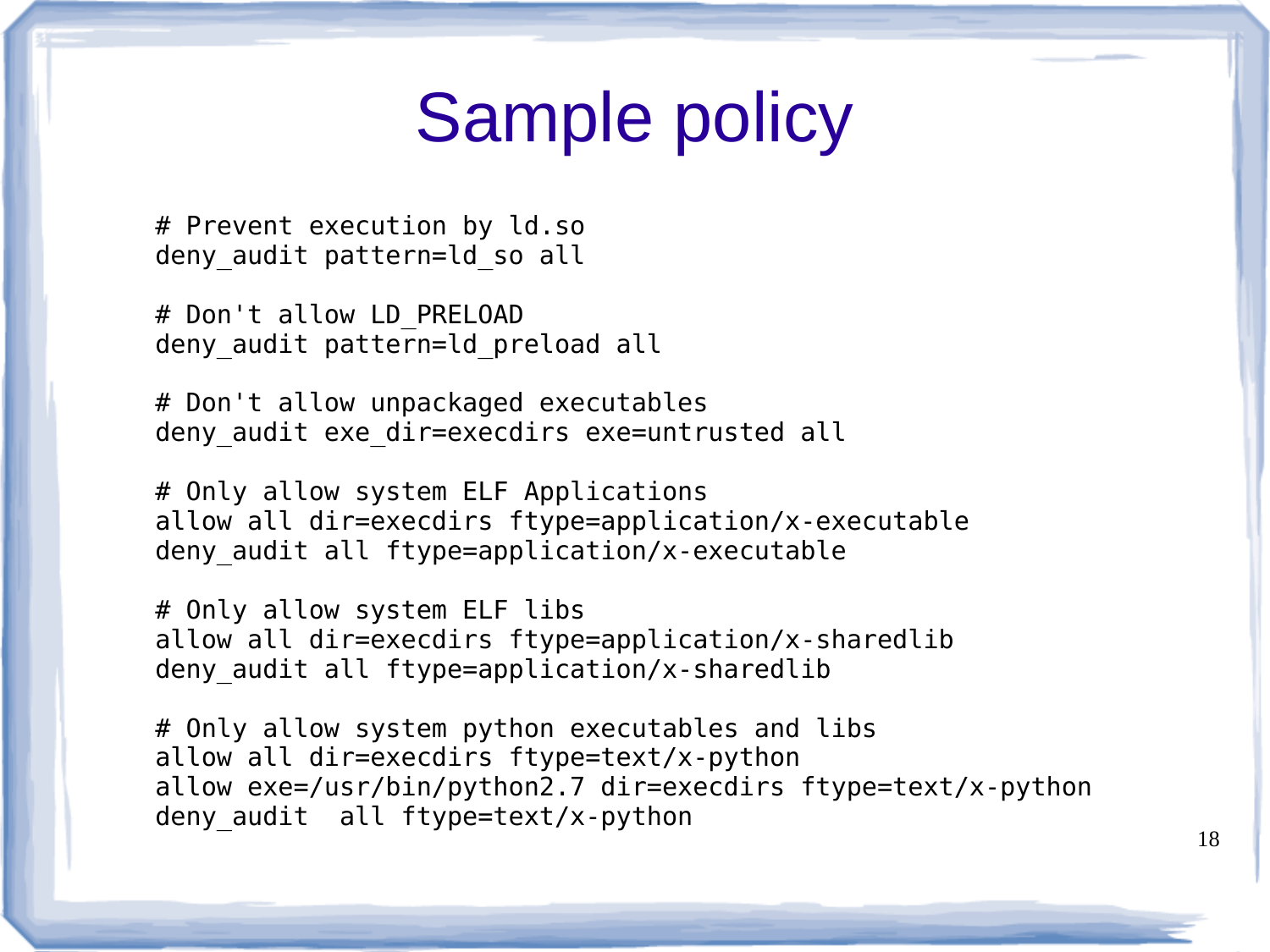

19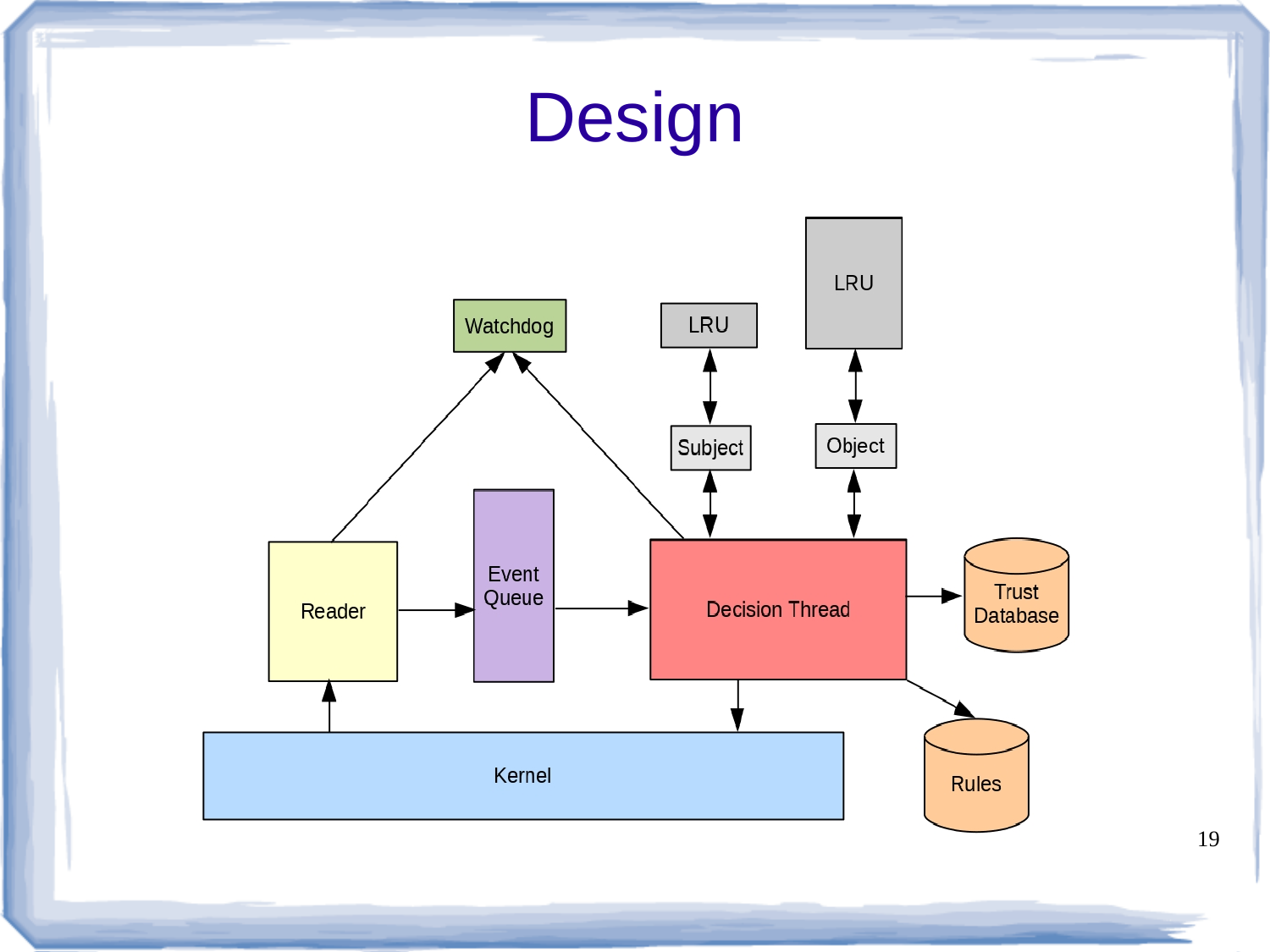# Shipped policy design goals

- 1) No bypass of security by executing programs via Id.so.
- 2) No injection of code by LD\_PRELOAD
- 3) All approved executables must be packaged or trusted. Unpackaged or untrusted programs can't run.
- 4) Elf and python files/shared objects must come from system directories.
	- This prevents LD\_LIBRARY & PYTHON\_LIBRARY redirection to an attacker controlled dir.
- 5) Other languages are not allowed or must be enabled.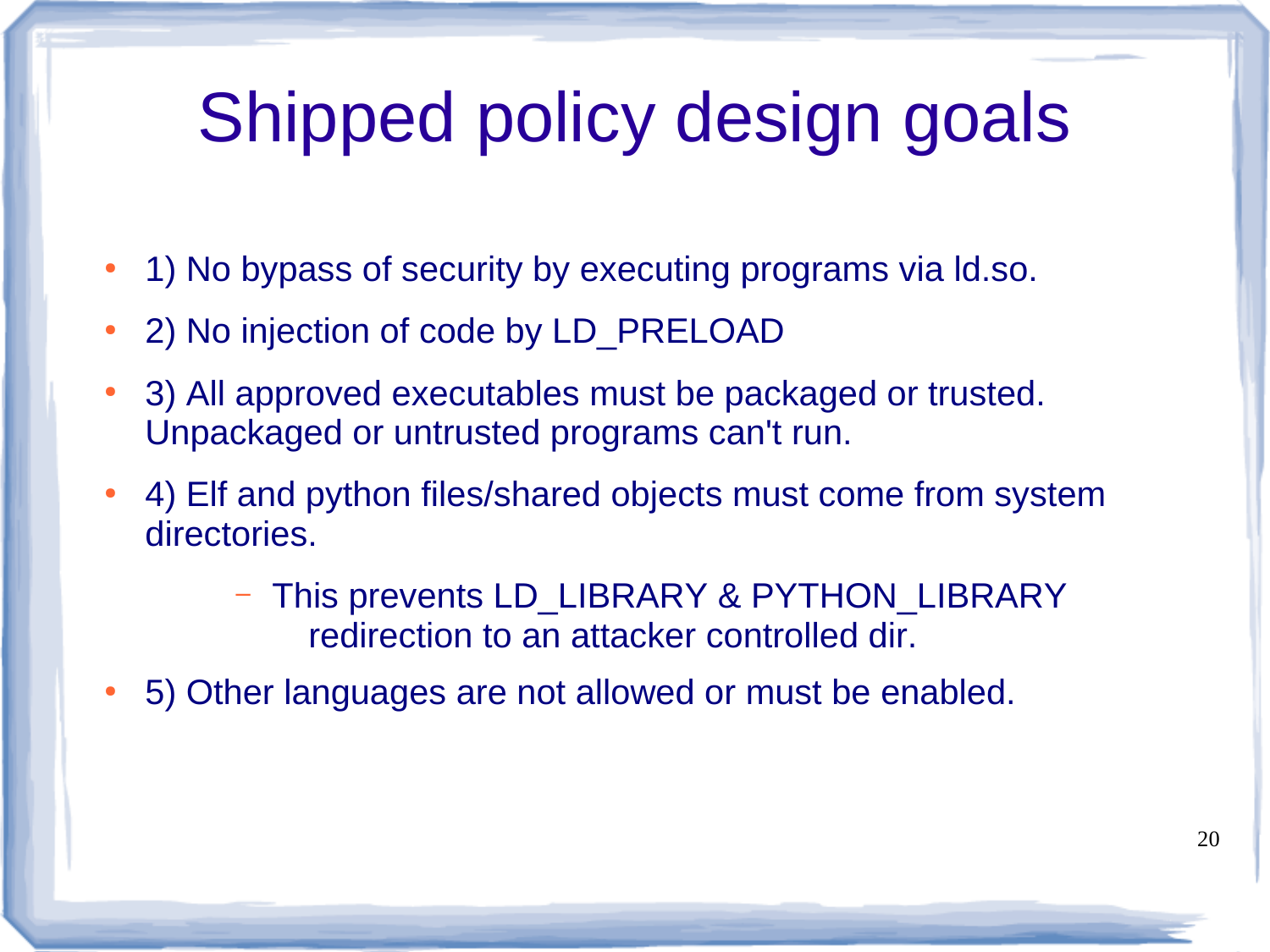#### Stats report

Allowed accesses: 14354 Denied accesses: 0

File access attempts from oldest to newest as of Thu Sep 29 19:00:49 2016

| <b>FTIF</b>                   | <b>ATTEMPTS</b> |
|-------------------------------|-----------------|
| /usr/lib64/libnspr4.so        | 5               |
| /usr/sbin/unix chkpwd         |                 |
| /usr/lib64/libcrypt-2.23.so   |                 |
| /usr/lib64/libaudit.so.1.0.0  |                 |
| /usr/lib64/libcap-ng.so.0.0.0 | Δ               |

---

Object queue size: 4096 Object slots in use: 3073 Object hits: 4104 Object misses: 5949 Object evictions: 2876

21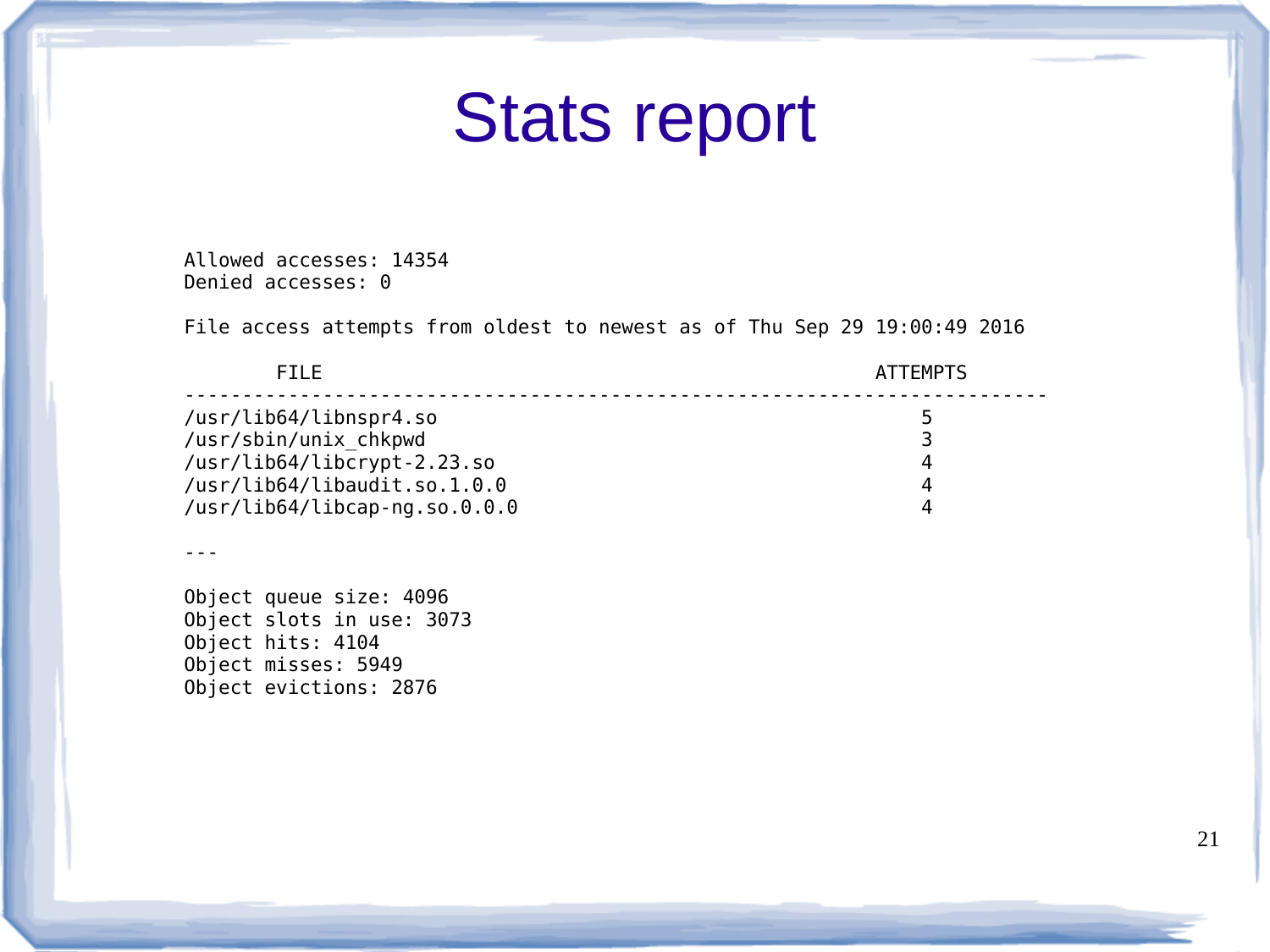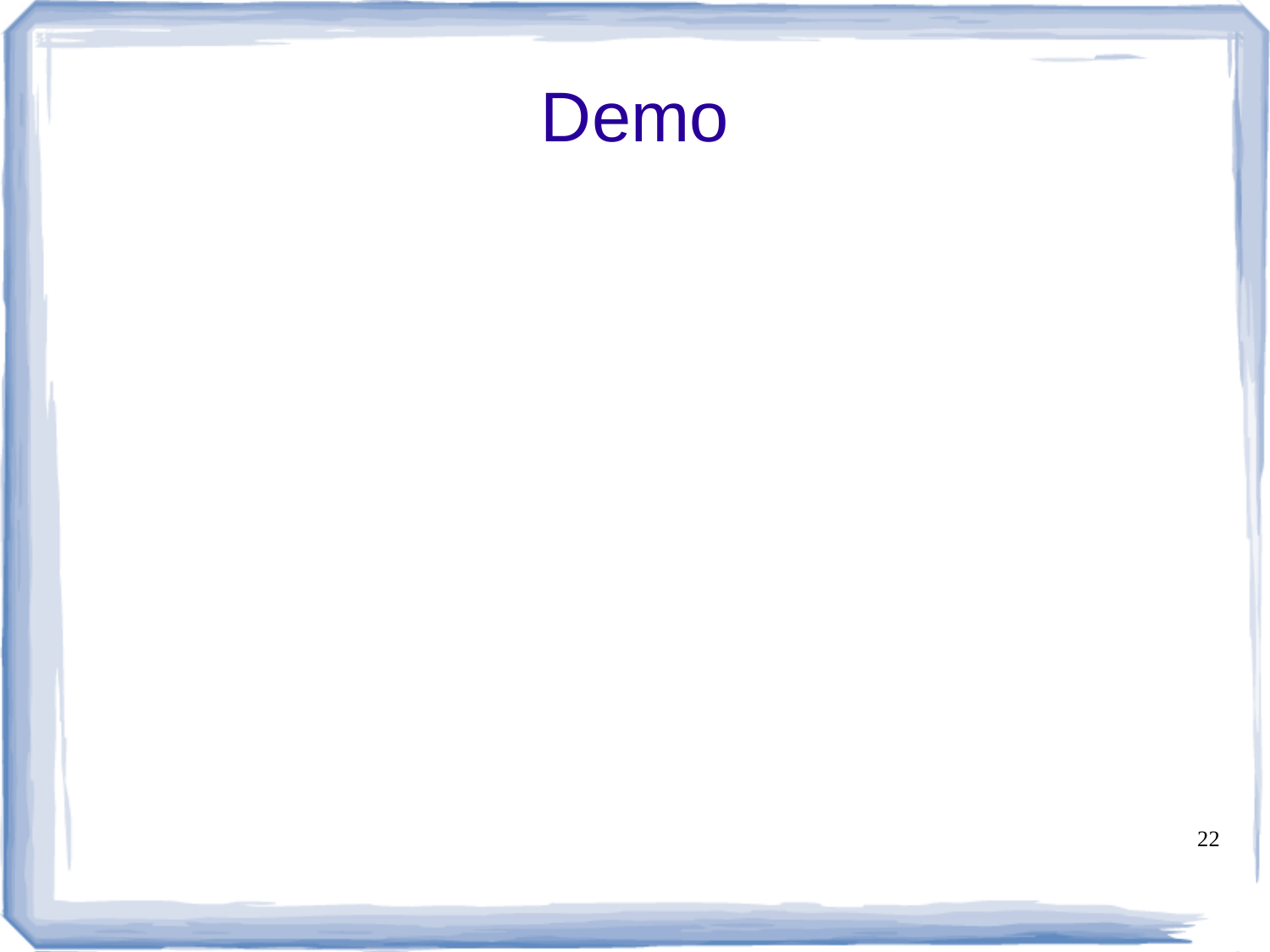# Findings (so far...)

- Some applications are putting code in your homedir
	- Kodi
	- R Studio
	- libreoffice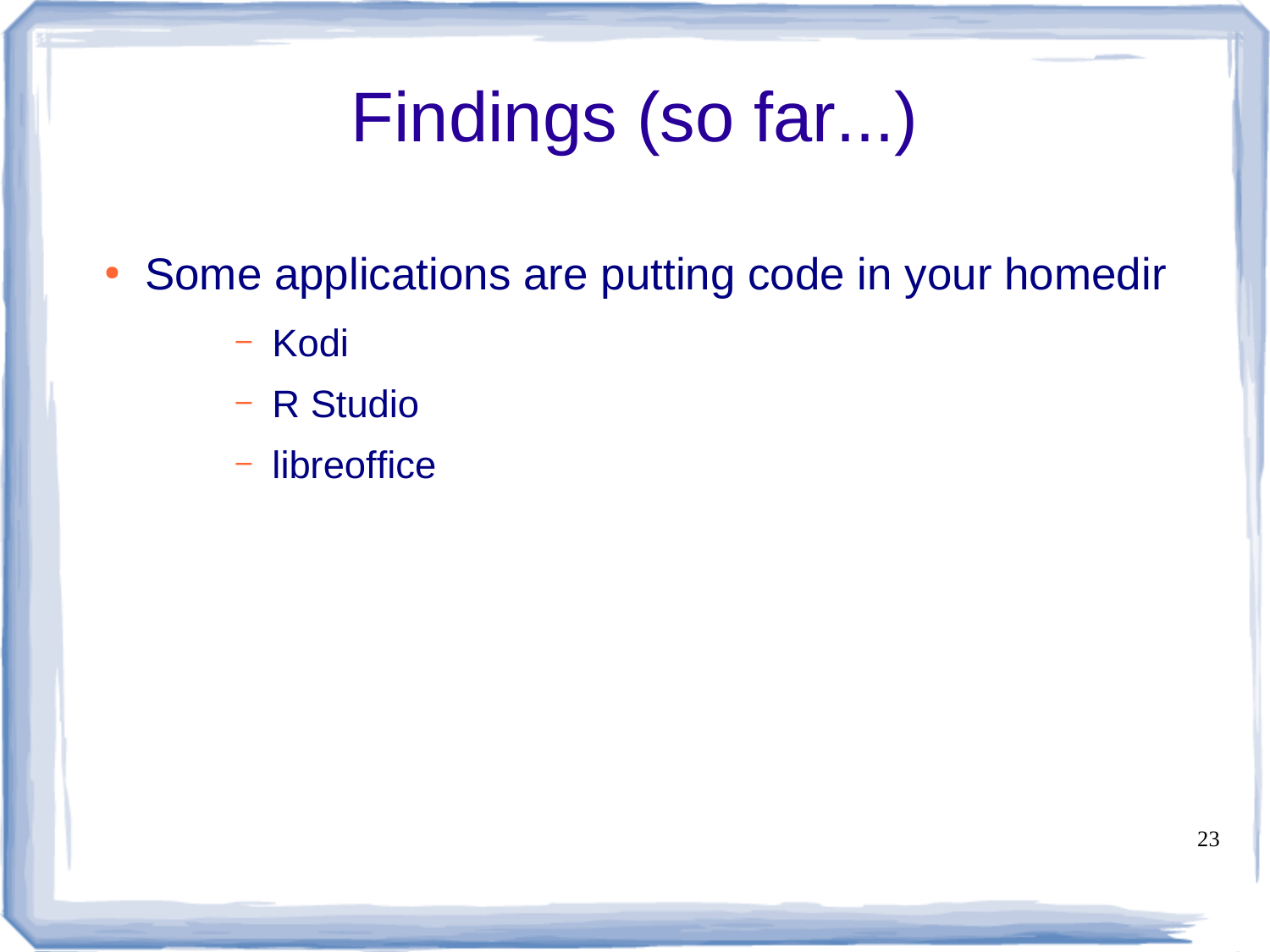### Refinements

- Fanotify needs kernel work
	- Need to know open is because of execve
		- Improved cache management
		- Required for accurate pattern matching
	- Really wished we could get notification on process exit
		- Improve cache management
	- More efficient if we had a stat buf passed in event
- Needs to handle yum/dnf/rpm install/update/remove
- Other trust sources besides rpm database such as SWID